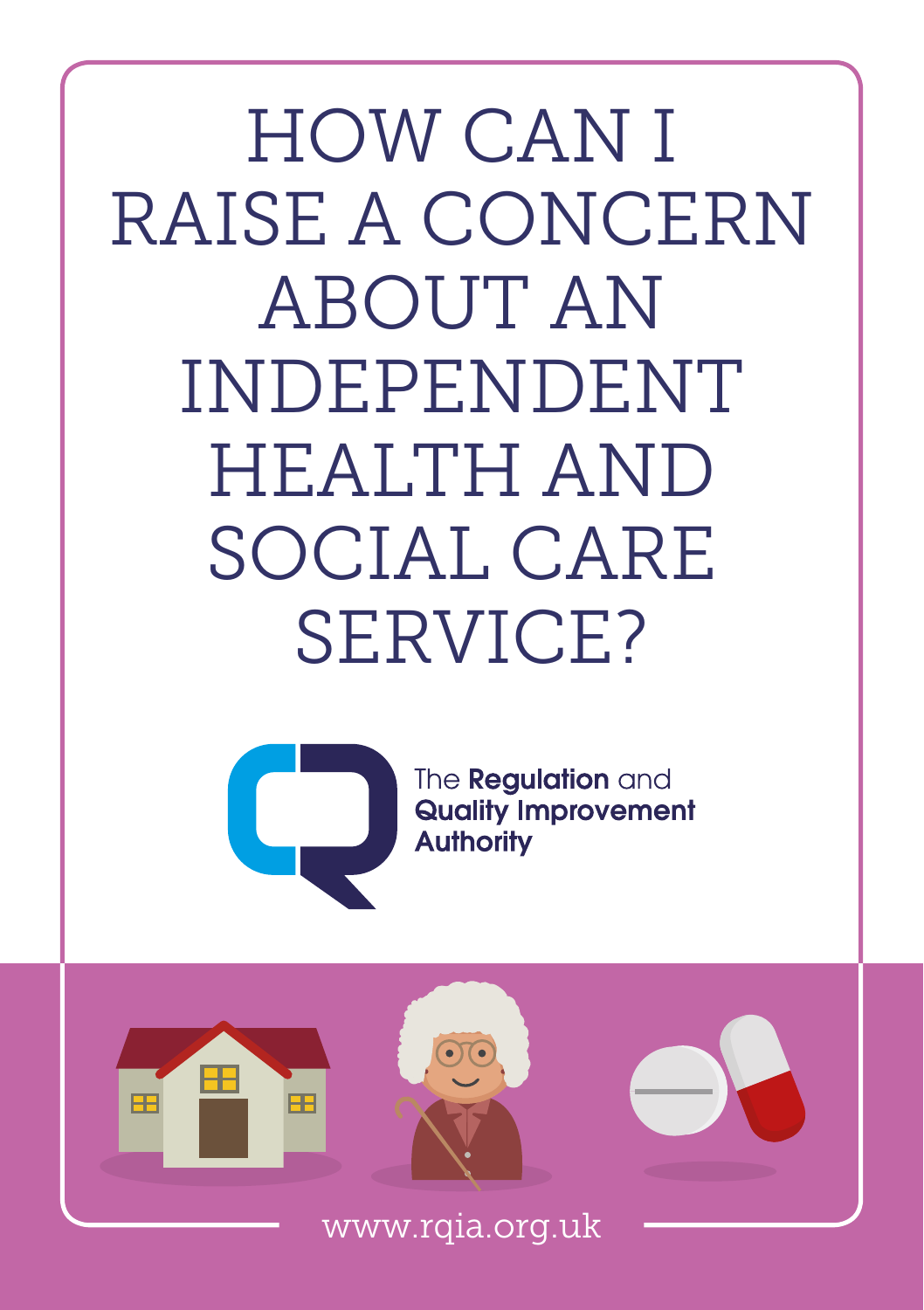# WHAT CAN ROIA DO FOR ME?

While RQIA does not have legal powers to investigate complaints about health and social care services, we take all concerns brought to our attention seriously. If a concern is raised with us about a health and social care service, we will use this information to inform our inspection or review work. If you wish to bring a concern to our attention, please contact RQIA at:



Telephone: (028) 9536 1111 Email: [info@rqia.org.uk](http://info@rqia.org.uk) For more information, visit RQIA's website: [www.rqia.org.uk](http://www.rqia.org.uk)

### HOW CAN I RAISE MY COMPLAINT?



If you have a complaint about a service such as a care home, domiciliary care agency, or independent hospital, in the first instance you should raise your concerns directly with the service provider. Your complaint should be investigated in line with their Complaints Policy and Procedure. Where necessary, you may involve the local health and social care trust, who commission the service. A full list of the types of regulated services RQIA inspects is overleaf.

### WHO CAN HELP ME RAISE MY COMPLAINT?

You can get practical help to raise your complaint from the Patient and Client Council (PCC). You can contact the PCC at:

Telephone: 0800 917 0222 Email: [info.pcc@hscni.net](http://info.pcc@hscni.net)

For more information, visit PCC's website: [www.patientclientcouncil.hscni.net](http://www.patientclientcouncil.hscni.net)

www.rqia.org.uk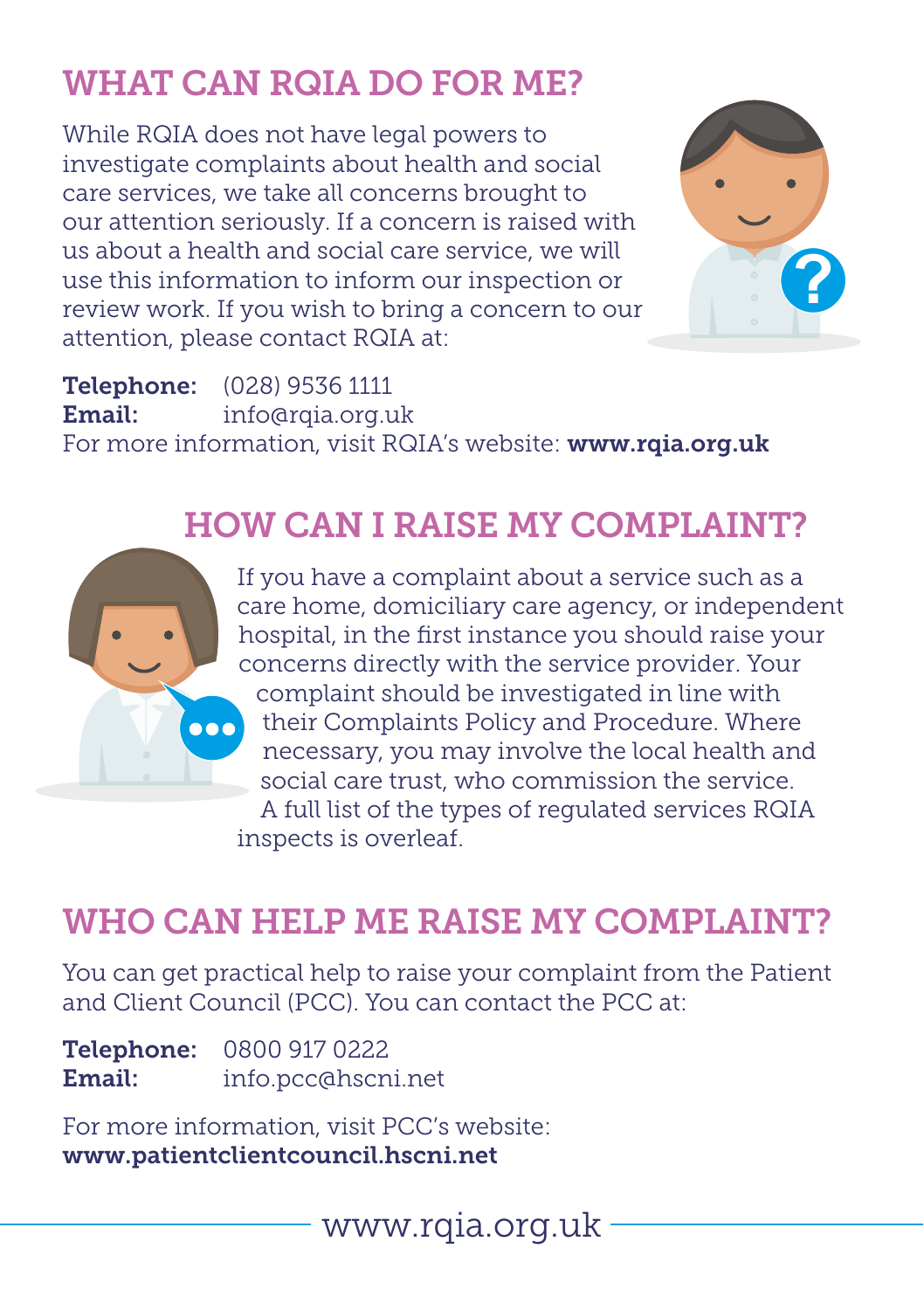## WHAT CAN I DO IF I AM NOT SATISFIED WITH THE SERVICE'S RESPONSE?

If you are not happy with the service's response to your complaint, you can contact the Northern Ireland Public Service Ombudsman (NIPSO) at:

Telephone: 0800 343 424 Email: [www.nipso.org.uk/nipso](http://www.nipso.org.uk/nipso)

For more information, visit NIPSO's website: [www.nipso.org.uk](http://www.nipso.org.uk)



### CONTACT DETAILS FOR HSC TRUSTS' COMPLAINTS OFFICES

Belfast Trust Email: [complaints](http://complaints.pcc@hscni.net)@belfasttrust.hscni.net

Northern Trust

Email: [user.feedback@northerntrust.hscni.net](http://user.feedback@northerntrust.hscni.net)

South Eastern Trust Email: [complaints@setrust.hscni.net](http://complaints@setrust.hscni.net)

Southern Trust Email: [complaints@southerntrust.hscni.net](http://complaints@southerntrust.hscni.net)

Western Trust Email: [complaints.department@westerntrust.hscni.net](http://complaints.department@westerntrust.hscni.net)